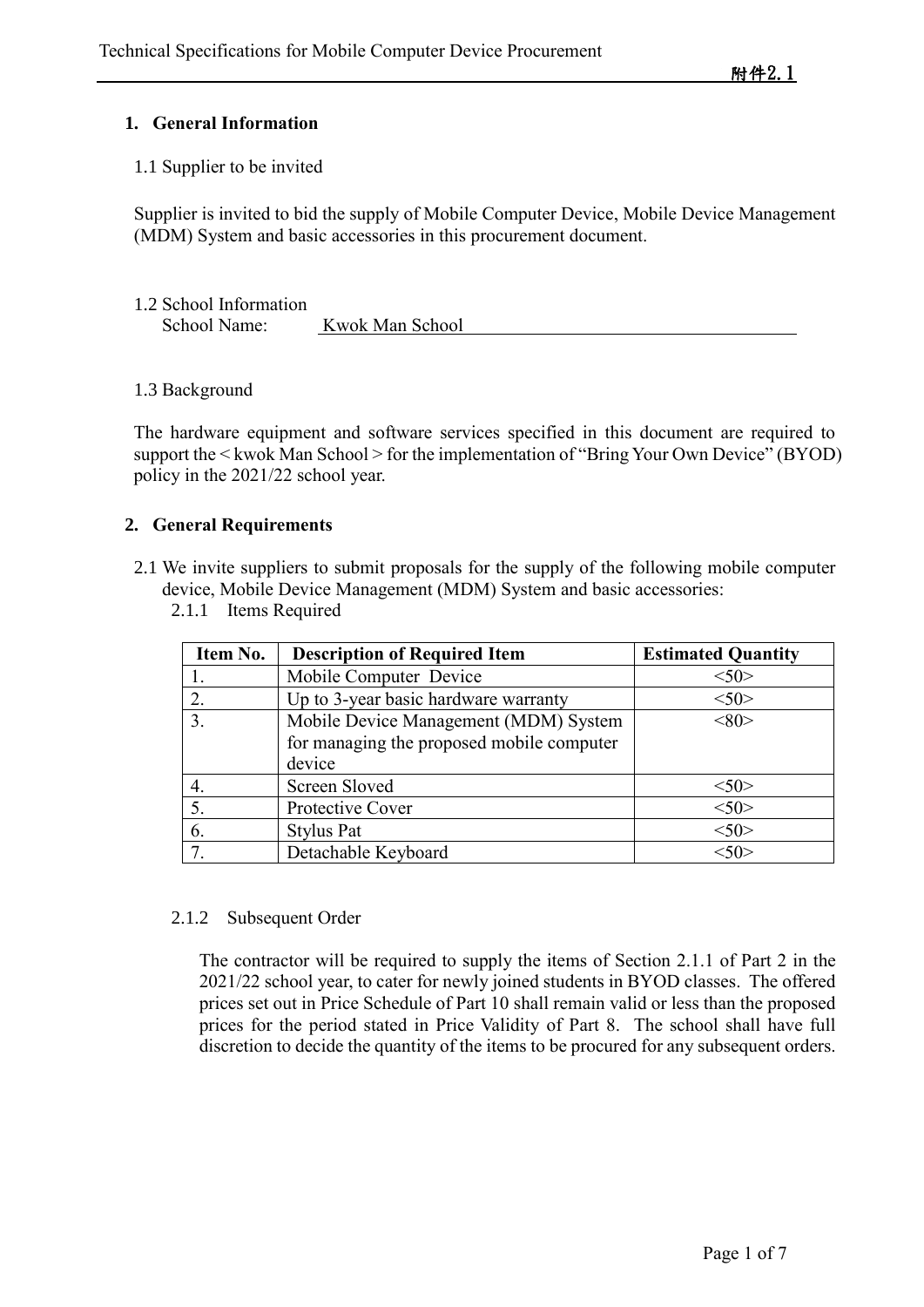2.2 The contractor shall comply with the following implementation plan:

| <b>Activity Description</b>                                | <b>Completion Date</b>                                   |
|------------------------------------------------------------|----------------------------------------------------------|
| Hardware Delivery                                          | Within $\leq 8$ weeks $>$ from the date of written order |
| Installation for Hardware and<br><b>MDM</b> Configurations | $-$ ditto $-$                                            |

# 2.3 Delay of Schedule

If the contractor fails to provide any item set out in this contract which shall be ready for use in the school within < 30 days > after the target Completion Date specified in Section 2.2 of Part 2 - General Requirements then notwithstanding anything else contained in this contract the school shall be entitled to terminate this contract with forthwith by giving written notice to the contractor and to recover from the contractor the amount of all damages and loss suffered by the school resulting from such failure, including without limitation to any damages and loss resulting from the termination of related orders.

# **3. Technical Requirements of Mobile Computer Device, MDM and Basic Accessories**

3.1 Mobile Computer Device (iPadOS)

Suppliers shall propose one mobile computer device that meets the requirements specified below:

| Features                | Requirements                                              |  |
|-------------------------|-----------------------------------------------------------|--|
| Processor               | A13 chip with 64-bit architecture or above                |  |
| Display                 | 10.2-inch (diagonal) LED-backlit Multi-Touch display with |  |
|                         | IPS technology or above                                   |  |
|                         | At least 2160-by-1620-pixel resolution at 264 ppi         |  |
|                         | Fingerprint-resistant                                     |  |
|                         | Supports stylus pen                                       |  |
| <b>Internal Storage</b> | At least 64GB                                             |  |
| Wireless                | Supports WLAN (802.11ac); dual band (2.4GHz and 5GHz)     |  |
| Connectivity            | <b>Bluetooth Technology</b>                               |  |
| Camera                  | Front and rear camera                                     |  |
|                         | Supports video recording                                  |  |
| <b>Audio Port</b>       | Stereo speaker and microphone                             |  |
| Others                  | Preloaded with iPadOS Operating System<br>٠               |  |
|                         | Bundled with all necessary cables                         |  |

one mobile computer device that meets the requirements specified below:

| Features             | Requirements                       |  |
|----------------------|------------------------------------|--|
| Processor            | At least dual-core                 |  |
|                      | At least 2 GHz (maximum frequency) |  |
| <b>System Memory</b> | At least 4 GB                      |  |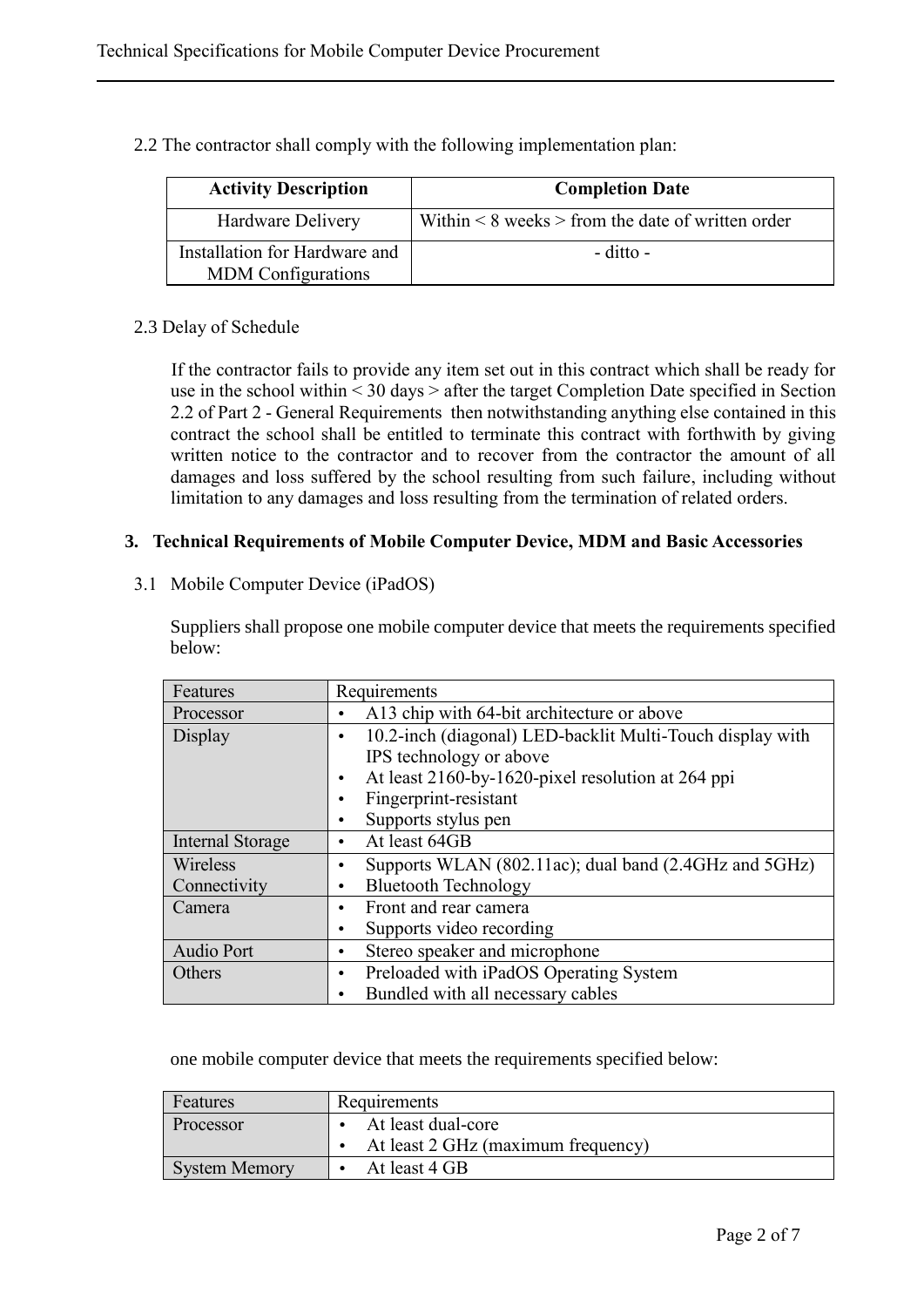# 3.5 Mobile Device Management (MDM) System

Suppliers shall propose one MDM system that meets the requirements specified below:

| Features               | Requirements                                                          |  |  |  |
|------------------------|-----------------------------------------------------------------------|--|--|--|
| Administrative         | Register and de-register device                                       |  |  |  |
| Console                | Display real-time device statuses, including but not limited          |  |  |  |
|                        | to device serial number, battery life, connectivity and OS            |  |  |  |
|                        | version                                                               |  |  |  |
|                        | Create device groups for device assignment                            |  |  |  |
|                        | Define standardize settings in device policy<br>$\bullet$             |  |  |  |
| Manage Apps            | Automatic app installation and app un-installation<br>٠               |  |  |  |
|                        | Allow app installation for a batch of devices<br>$\bullet$            |  |  |  |
|                        | Automatic keep app up-to-date<br>$\bullet$                            |  |  |  |
| <b>Manage Settings</b> | Enable or disable device restrictions, including but not<br>$\bullet$ |  |  |  |
|                        | limited to apps installation, camera, screen capture,                 |  |  |  |
|                        | passcode, force encrypted backup, delay software updates,             |  |  |  |
|                        | auto-lock, erase data, app notifications, location tracking           |  |  |  |
|                        | Allow or dis-allow app removal                                        |  |  |  |
|                        | Show or hide apps                                                     |  |  |  |
| Security               | Enforce minimum OS version                                            |  |  |  |
|                        | Blacklist or whitelist applications                                   |  |  |  |
|                        | Passcode lock                                                         |  |  |  |
|                        | Detect if device is compromised                                       |  |  |  |
| Compatibility          | Compatible with the proposed mobile computer device                   |  |  |  |

#### 3.6 Basic Accessories

The basic accessories to be procured and their specifications are as follows:

#### 3.6.1 Stylus Pen

| Features      | Allow to write and draw on a touch screen<br>Built-in electronic pressure sensors to detect at least<br>$\bullet$<br>1024 levels of pressure<br>Enable palm rejection technology by allowing the hand to<br>$\bullet$<br>rest on the display screen of the proposed mobile computer<br>device while writing without making unwanted marks from<br>the hand touching the screen |
|---------------|--------------------------------------------------------------------------------------------------------------------------------------------------------------------------------------------------------------------------------------------------------------------------------------------------------------------------------------------------------------------------------|
|               |                                                                                                                                                                                                                                                                                                                                                                                |
| Compatibility | Compatible with the proposed mobile computer device                                                                                                                                                                                                                                                                                                                            |

# 3.6.2 Detachable Keyboard

| <b>Features</b> | Mechanical QWERTY Keyboard                          |
|-----------------|-----------------------------------------------------|
| Compatibility   | Compatible with the proposed mobile computer device |

#### 3.6.3 Screen Shield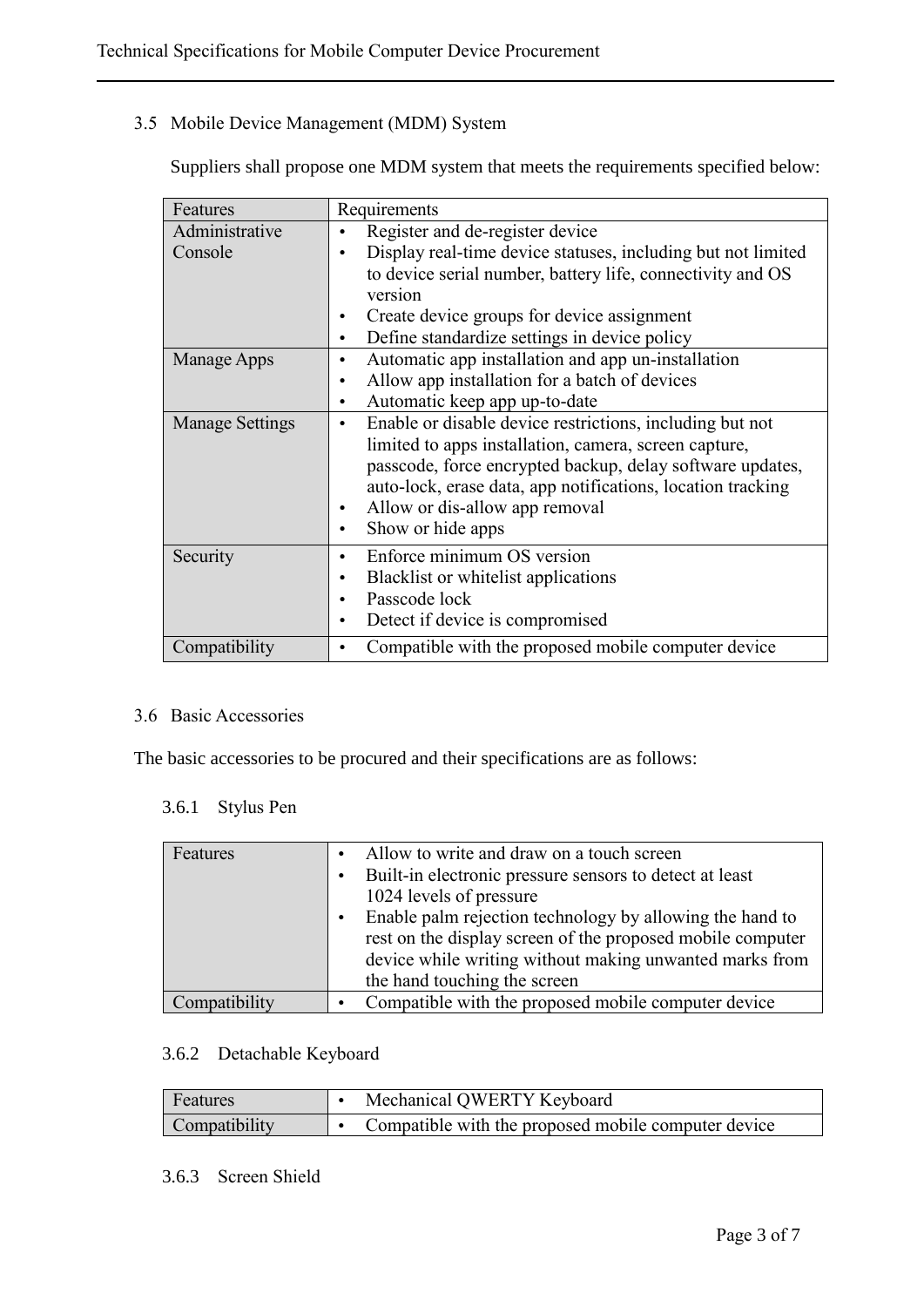| Features      | • Clear and anti-glare                              |  |
|---------------|-----------------------------------------------------|--|
|               | Protect the device against scratches                |  |
| Compatibility | Compatible with the proposed mobile computer device |  |

#### 3.6.4 Protective Cover

| <b>Features</b> | Protect the front of the device                     |
|-----------------|-----------------------------------------------------|
| Compatibility   | Compatible with the proposed mobile computer device |

# **4. Other Requirements**

- 4.1The contractor shall set up the relevant system including all the software , licenses and hardware (if any) for provision of MDM system.
- 4.2The contractor shall provide details of the installation test and functional test of the MDM system to ensure that all the hardware (if any) and software items are correctly installed and functioning as expected.

# **5. Warranty Requirements**

5.1 The warranty period shall be up to  $<$  36 months  $>$  inclusive of at least 12-month free warranty period. The warranty shall include labor and parts for the proposed mobile computer device.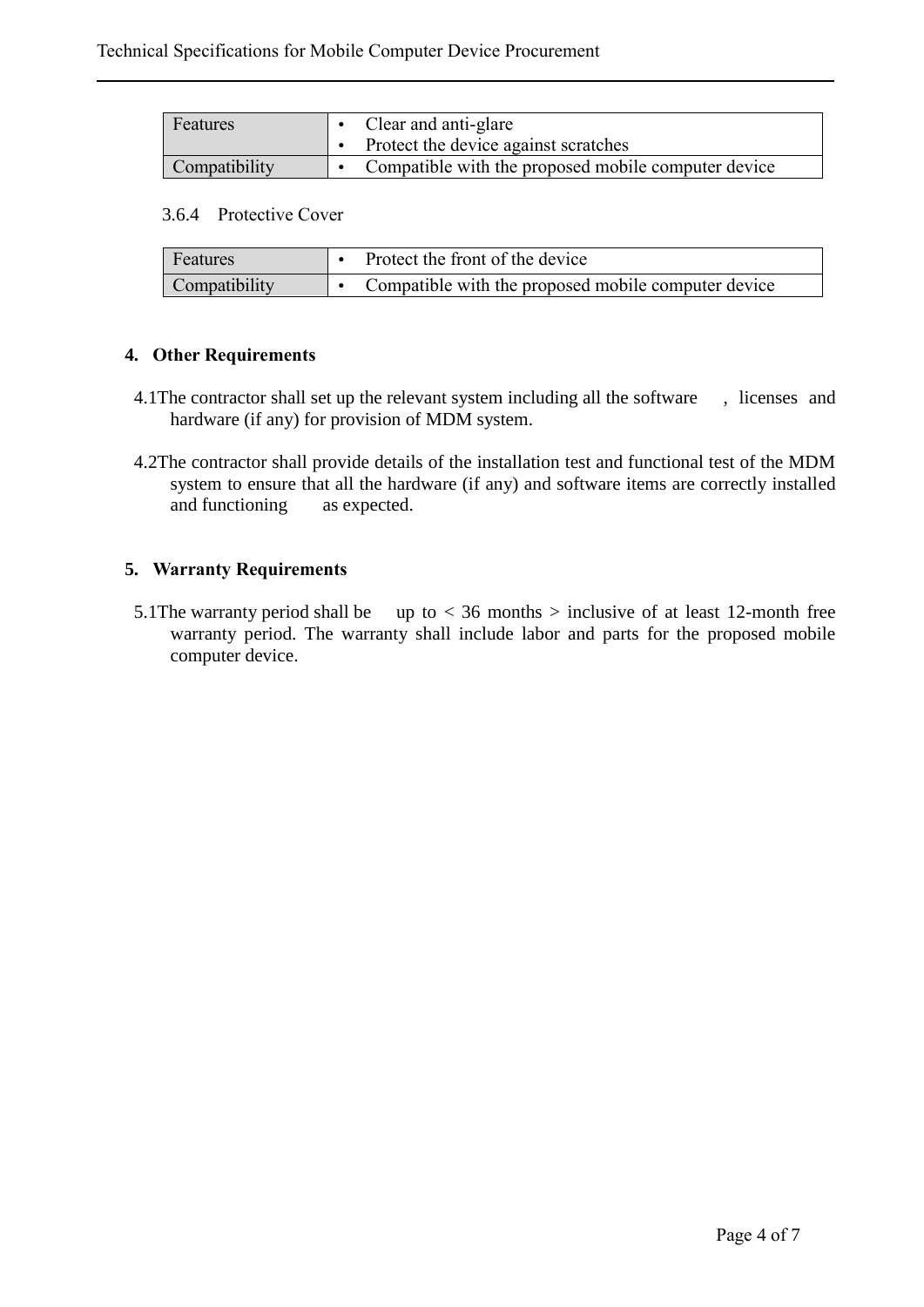#### **6. Service Requirements**

Basic installation and configuration services

The contractor is required to provide the following device registration and configuration services at no extra cost:

- 6.1 Configure school's preferred device enrollment settings;
- 6.2 Register the devices in the MDM in school for which to manage and control the devices;
- 6.3 Deploy a defined set of profiles to the devices; and
- 6.4 Deploy a defined set of school apps and other device restriction settings upon requesting by the school.

# **7. Document Preparation and Submission**

The supplier is required to submit the following information and documents.

- 7.1 Quotations are invited for the execution of the whole of the items as described in this document. Except the item in Section  $3.5<sup>*</sup>$ , which can be excluded from the whole of the items. Quotations for part but not all of the items will not be considered.
- 7.2 A Statement of Compliance to provide response that the quotation complies with all requirements stated in this requirement specification.
- 7.3 Product information for Item No. 1, 2, 3 and 6 in Section 2.1.1 of Part 2, including technical and descriptive literature and catalogues. Information provided by the manufacturer shall be able to substantiate that the products offered to meet the mandatory requirement specification.
- 7.4 The supplier is required to provide a breakdown on the item costs for each of the items as set out at Section 10 - Price Schedule. Failure in complying with this requirement will render the quotation disqualified.

# applicable only if school requires a particular MDM system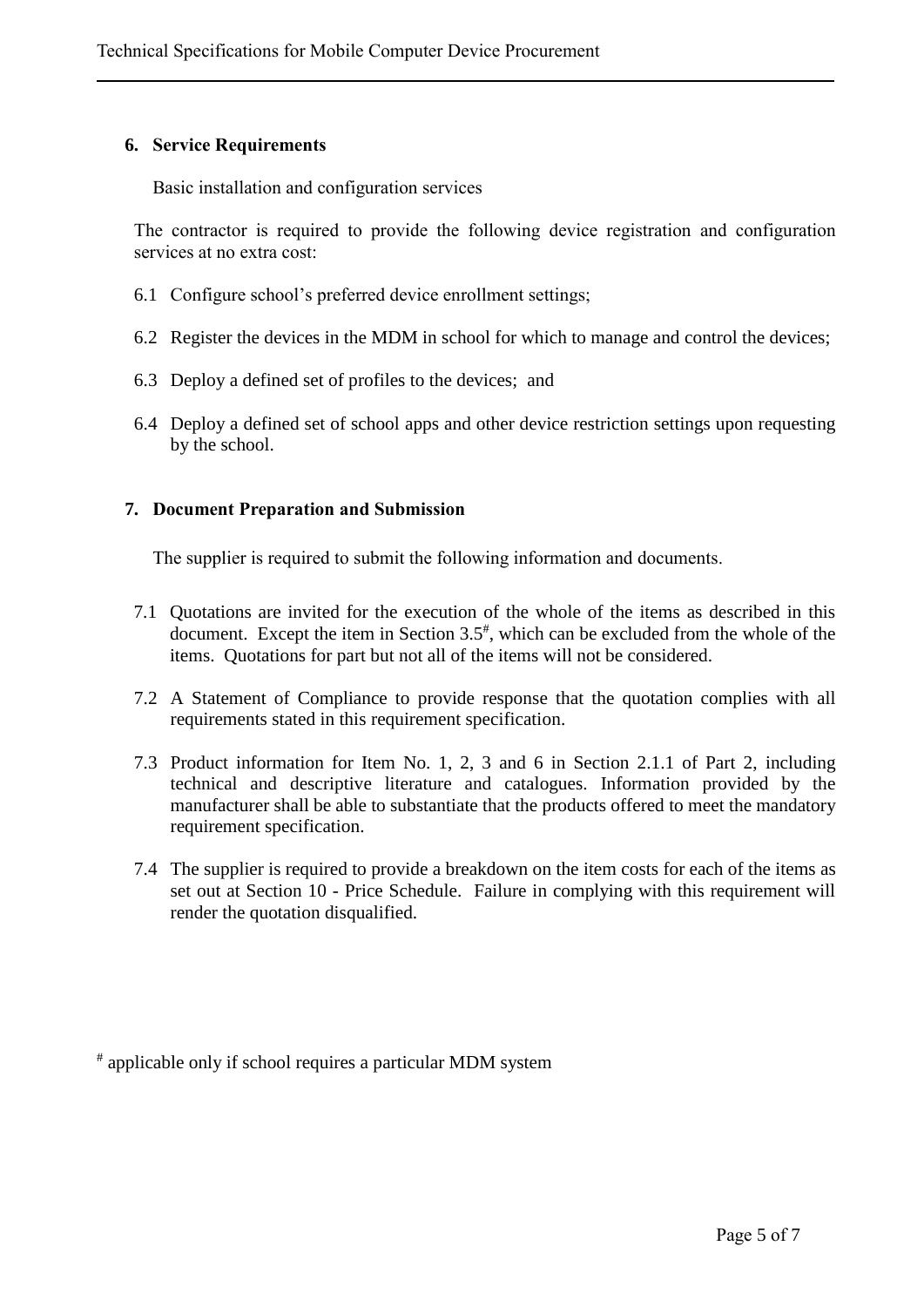# **8. Price Validity**

The offered prices shall remain valid from the date of submission of proposal and thereafter for a period of  $\frac{7}{2}$  months from the date of acceptance of proposal.

# **9. Basis of Acceptance**

Please note that the school has the absolute discretion to accept the whole of the items or just part of the items as listed out by items in this document.

The supplier should note that the unit price of each proposed item includes delivery and basic installation.

# **Enquiry**

For enquiry, please contact <Mr Tam > of < Kwok Man School > at < 29810432 > or email to  $\leq$  tamsir2012@gmail.com >.